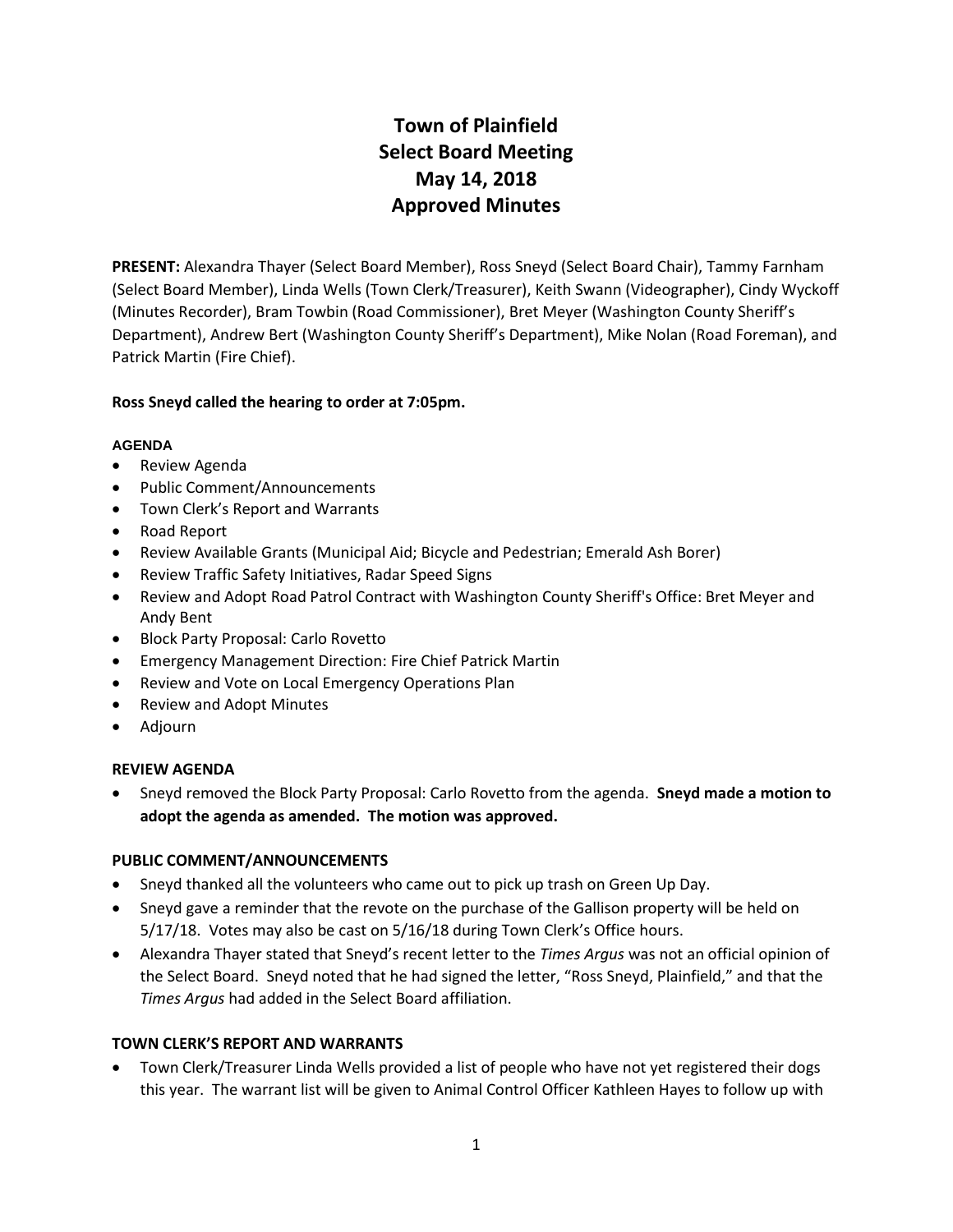the dog owners. **Thayer made a motion to approve the warrants to people who have not registered their dogs and authorize Animal Control Officer Hayes to pursue those on the list to get their dogs licensed. The motion was approved.** 

- Wells presented an application for a Right-of-Way Use permit, the particulars of which will be discussed during the Road Report. Road Commissioner Bram Towbin provided a brief background on why the permit application process was put in place.
- Wells presented a contract for Washington County Sheriff's Department services. She reminded the Select Board that it had allocated up to \$10,000 in the 2018-19 fiscal year budget, \$2,500 of which was to possibly include some State Police coverage. Discussion will take place on this issue later in the meeting when Washington County Sheriff's Office representatives Bret Meyer and Andy Bent are present.
- Wells presented two liquor license permit applications:
	- o **Sneyd made a motion to approve a liquor permit request by Positive Pie for a benefit for J. Willis Pratt at the Goddard Haybarn on 6/16/18 from 5pm to 1am with 125 people expected. The motion was approved.**
	- $\circ$  It was determined that the second permit application would be taking place at a location in Marshfield, which Wells will pass on to her counterpart in Marshfield.
- Wells present a single vehicle permit request and a fleet permit request:
	- o **Sneyd made a motion to approve a Single Truck permit for Haskins and Associates Concrete and a Fleet permit for Structural Wood Corporation. The motion was approved.**
- Wells presented an updated resolution from Community Bank. **Sneyd made a motion to authorize himself and Wells to sign the Corporate Authorization Resolution with Community Bank. The motion was approved.**
- **Sneyd made a motion to approve warrants of 5/9/18, 5/11/18, and 5/14/18. The motion was approved.**

# **REVIEW AVAILABLE GRANTS (MUNICIPAL AID; BICYCLE AND PEDESTRIAN; EMERALD ASH BORER)**

 A brief discussion took place regarding several available grants that Wells had forwarded to the Select Board. Wells recommended reviewing the opportunities and discussing which ones to pursue at the next meeting.

## **ROAD REPORT**

- Road Commissioner Bram Towbin reported on a presentation at the last Central Vermont Regional Planning Commission meeting regarding the area's water quality. He noted that very high levels of e coli have been found in the Winooski River in this area. Towbin explained that he will be meeting with someone from the Agency of Natural Resources (ANR) on 5/17/18 to discuss the possibility of redirecting resources to a number of small projects in Plainfield that will make more of a difference in the Lake Champlain clean-up effort. Towbin plans to show the ANR person three places—the MacLaren Farm, Recreation Field Road, and the Health Center—as areas where State resources might be deployed.
- Towbin and Road Foreman Mike Nolan reported that the new highway truck is now in Morrisville being outfitted.
- Towbin noted the increased number of ticks this year, and thought it prudent to make various tickprevention gear available to the Road Crew and the Water/Wastewater Department.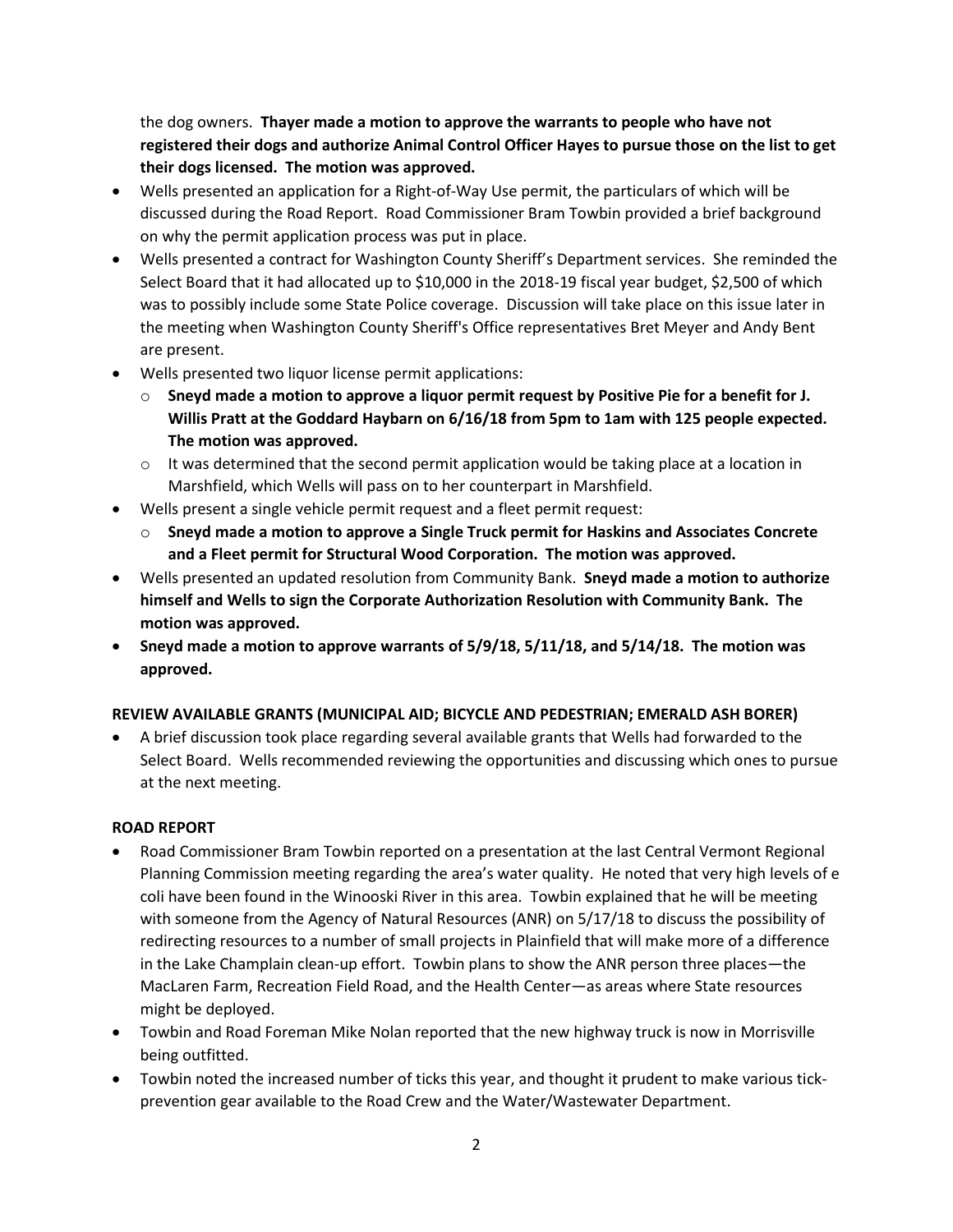- Referring to a letter the Select Board received from a resident on Flood Road, Sneyd asked if Towbin wanted a member of the Select Board to contact the individual. Towbin provided the history to the situation involving a resident who feels that his property is being encroached upon by the road due to sand residue from snow plowing as well as road drainage issues. Tammy Farnham asked Nolan if he was open to both he and Farnham talking with the resident one last time, to which Nolan agreed. Farnham will report back to the Select Board at the next meeting.
- In terms of a Right-of-Way Use permit request, discussion followed on how deep Nolan felt the water line needed to be beneath the road, to which Nolan had stated five feet. **Sneyd made a motion to approve a Right-of Way Use permit application from Richard Rubin for 3499 East Hill Road to put a water line underneath the road 35 feet north of the barn along East Hill Road with the stipulation that the water line be buried at a depth of five feet. The motion was approved.**  Thayer noted that the permit application was signed by Niko Rubin, not Richard Rubin, the latter of whom is the actual landowner and who should have been the one to sign it.
- Nolan reported that the Road Crew is currently grating roads, and is waiting for chloride to come in to dampen the dust on the roads.
- Nolan noted that the Road Crew would soon start to sweep the streets. Towbin added that he has called attention to the situation on US Route 2.
- Thayer asked if the Town owned a road sweeper, to which Nolan responded no. Thayer asked if the Town owned a wood chipper, to which Nolan responded yes, and that it chipped wood up to a 12 inch diameter.

## **REVIEW TRAFFIC SAFETY INITIATIVES, RADAR SPEED SIGNS**

 Sneyd noted to those present from the Washington County Sheriff's Department that the Town has received a new radar speed sign. Nolan stated that he has do some work on it before it can be put into use. Towbin noted that the old one would be redeployed to Brook Road in the proximity of Daniel Hardy's residence.

# **REVIEW AND ADOPT ROAD PATROL CONTRACT WITH WASHINGTON COUNTY SHERIFF'S OFFICE: BRET MEYER AND ANDY BENT**

 Sneyd thanked Washington County Sheriff's Department (WCSD) Bret Meyer and Andrew Bert for emailing the report detailing what WCSD has done in terms of patrols in Plainfield within the past year as well as forwarding a new contract proposal. Meyer noted that the speed tapes that were put on various roads last year were extremely helpful in indicating where the major speed violations were occurring. Discussion followed including how WCSD patrol hours in Plainfield would be increased with the increase of \$2,500 annually from the Town; options for dealing with repeat speeding offenders; which roads in Plainfield are generally patrolled; the importance of a lawenforcement presence; the types of calls to which WCSD responds; crime prevention measures; communications between different law-enforcement agencies; and diversion programs versus mandatory penalties. Sneyd noted that the new contract proposal from WCSD for traffic patrols came in at the same hourly and mileage rates as the current contract, and proposed to the Select Board that it contract with WCSD for \$10,000 for the fiscal year starting 7/1/18. Sneyd endorsed Meyer's plan to patrol 3-to-4 hours a day for three days per week for a total of 12-to-16 hours per week. Sneyd also agreed with the importance of maintaining flexibility of patrol hours so that they occur during times when they are most needed. In response to a question from Farnham, Meyer